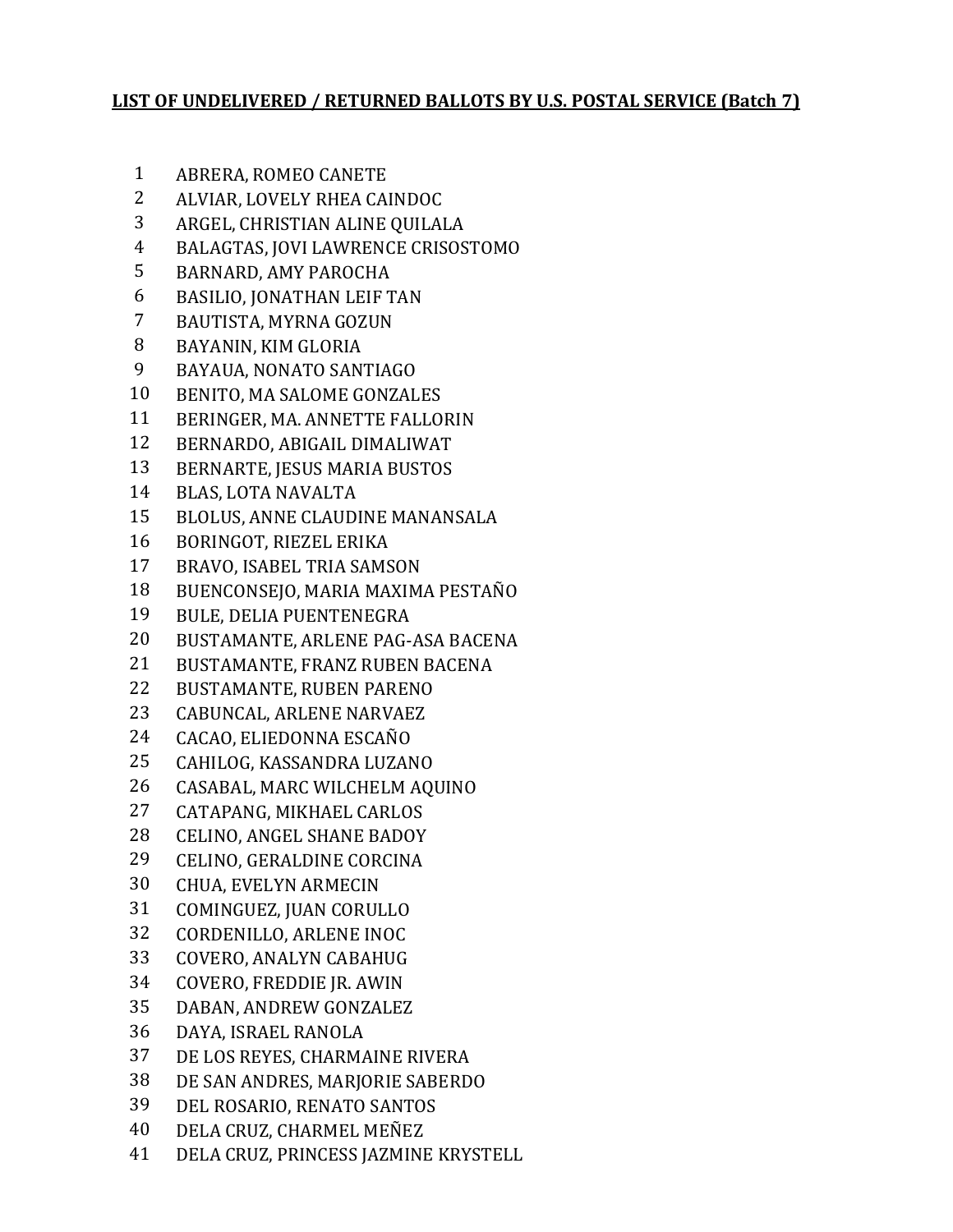DELOS REYES, JAMES CHRISTIAN ENDAYA DIONGLAY, NILO REYES ENCARCNACION, CORABELLE BENGSON ESPEJO, ERLINDA JUNIO ESPEJO, FELIPE DE GUZMAN ESTEVES, REBECCA ILAGAN EUSEBIO, CORAZON MARIANO EVARDONE, EVANGELINE LAZARTE FACTORA, RODOLFO FABRA FERNANDEZ, AILEEN MENDOZA FERNANDEZ, JESUS LAGLIVA FERRER, LEOCADIO JR. FERRER FERRER, LUZVIMINDA BORRES FERRER, MELINDA ABUNDO FLORES, ANGELA THERESE CAPAY GACAD, LILIA DELO GALVEZ, MARIETTA FERRER GANZON, JOHNJOHN FITZGERALD CASTILLO GARCIA, JAMAICA GARCIA GARCIA, RAMIRO JR. BOTIQUIN GELLNER, LIGAYA GALLARDO GERALDE, DOROTHEA ALDE GOMEZ, LUZ MACASAQUIT GUT-OMEN, MELINDA BILAYON HASSE, JONAH SUBEJANO HERNANDEZ, CARIDAD BUEN HO, OLIVA CORPUZ HOLLERS, JACQUILIN FERNANDEZ IGNACIO, IMELDA BAGOS IJIRANI, JAMES MAGALLANES JARA, PAMELA JOYCE DAVID JARIEL, ROSALIA CAMARA JAUCIAN, ELIZABETH MALLARI KAPILI, GWILYN LIM KAPILI, JORDAN GERONA KAPILI, KHALIL JEREMY LIM KEE, XAVIER DOMINGO KENNEDY, DAISY TAMPUS KERR, KRISTINE ROSE KHO, EFREN RIVERA KRUEGER, RUTH GRAPA KUEHN, BRENDA PEDORES LADROMA, ALEZEL GUANZON LANSANG, FRANCISCA EDEN CALVELO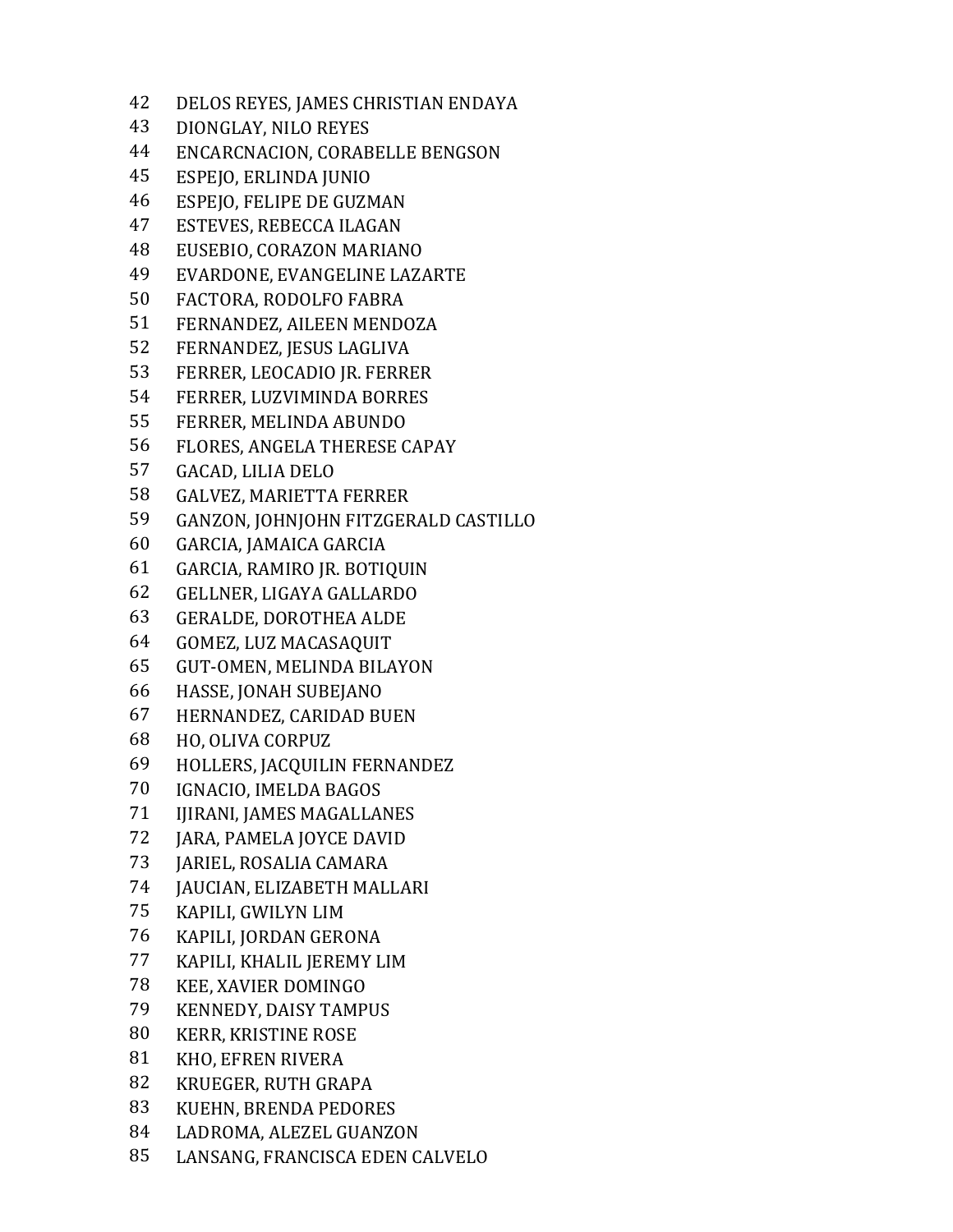LANSANG, RESTITUTO GUINTO LANZA, MELINA ZARAGOZA LEE, EDISON YAP LEONS, JAMES ANDREW MONTON LERIO, AMILYN LAGO LLUISMA, EDGAR SEROY LO, LLOYD LOUIS TAN LOPEZ, ELSA BINUYA LOPEZ, JAVIER QUIROZ LOSIS, JESUS PALO LOSIS, MARINA JUMAWAN LUMAPAS, ANACLETO JR ALLENA MACALINTAL, SHERWIN LARA MACAPANPAN, LAURA DEL CASTILLO MACARIO, EVELYN MANANSALA MADARANG, MARK JAYSON CABADING MADLANGBAYAN, VIETO EDGAR TRINIDAD MALLARI, ALLEN CUNANAN MALLARI, NOELLE DEL ROSARIO MAMUKID, ANWAR MAPIGUID MANALO, JULIETA GABALLO MANAWAT, ISAGANI SAULOG MANAWAT, JANET BERNAL MANGUBAT, EPITACIO RICASIO MANGUBAT, LEALDRO CRUZ MANGUIAT, ADONIS MORADA MANIO, GIAN PETER TAYAO MARCHA, REMUS NACIONAL MAYPA, MIGUEL DIALINO MEDENCELES, SUSANA TUNGCUA MEER, MYRACEL FELIX MILLER, MERLITA ALVENDA MIRANDA, ANASTACIA CELESTINO MIRANDA, PATRICIA ANNE CELESTINO MISPENAS, TY ENCHONG JARANILLA MONCADA, RONALDO CAMARILLO MONGAYA, MERIAM MONGAYA MORLEY, KAREN CANUNAYON MUNGCAL, DAVID JR VALONDO NATO, LYNDON PERERAS NAVIDAD, ANACLETO ESCALA NAVIDAD, ENACLETO ESCALA NOBLE, ARTHUR REDOLME NOBLE, JENNIFER AQUINO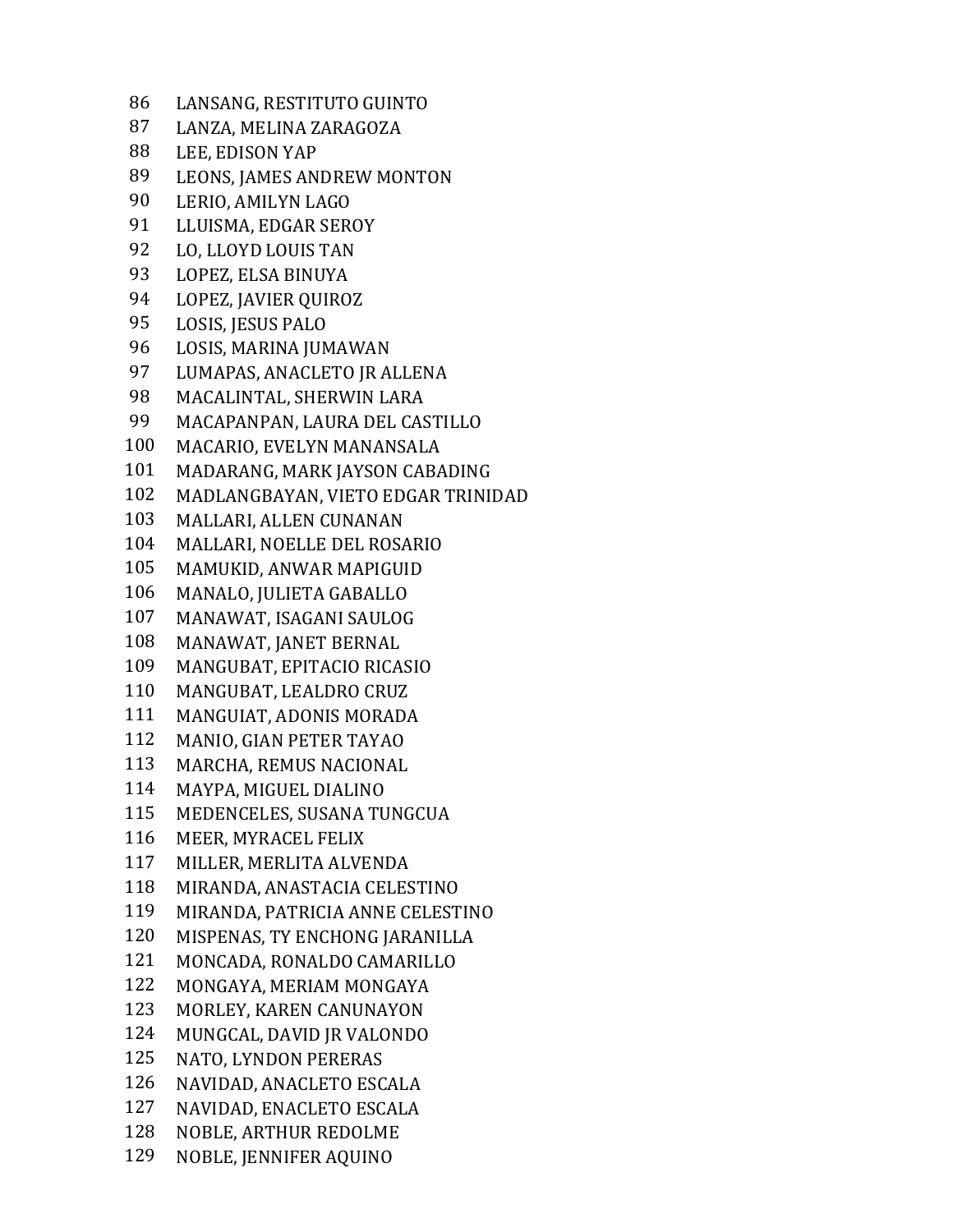OBIÑA, MARY ANN BANAAN OFIANA, YVEN MALLARI PADIERNOS, KARLA MELIZA TOTAAN PALLEN, LEONORA BASA PALLEN, ROBERTO TAMBAGAHAN PANA, NELSON CADACIO PANELA, MANUEL ESTACIO PANGILINAN, MAXIMINO MANIAUL PANTIG, ROQUE REYNALDO SONGCO PARGAS, APRIL CHRISTIAN MALICDEM PARSONS, ABYSENIA DIESTRO PASCUA, REMELY GIMENA PASCUAL, JENIFFER BLANCO PASTIANO, MAISIE QUINTOS PASTRANO, WAYNE GERARD QUINTOS PENALES, MARY ANN DITAN PEREZ, ATONIO FLORES PINE, EDELITA OREDINA PINEDA, ABEL LUSUNG PINEDA, FE MONTANO PINEDA, GENER DIZON PINLEY, RAQUEL VIDAL QUINES, EDUARDO ALIMENTO RABAYA, JOSEPH MAGDALUNES RAGOT, ALICIA GRANOSO RAMOS, LOURDES IGNACIO RANO, ELIZABETH SERRANO RAVARRA, FELICIDAD SALEM RAYMOND, HERMY REYES REGLOS, MARITA MARTINEZ RESURRECCION, JOAN CHICO REYES, ARLEN RIZCEL CAYABAN REYES, DOMINGA CABILLON REYES, JOHN ALFRED TUAZON REYES, NICANOR JR. BALAGTAS RIEL, MARIA ISABELA PENELOPE STAMATELAKY RIVERA, DAVID JR. IBAÑEZ ROAN, GERALYN PIA RODRIGUEZ, ELIZABETH APOSTOL ROJO, MA. ROSALINDA CARIO RONQUILLO, GLADYS ZAMORA RONQUILLO, JURY OCLARIT ROSALES, GLENN BUSTAMANTE SAAVEDRA, MARIBEL MIGUEL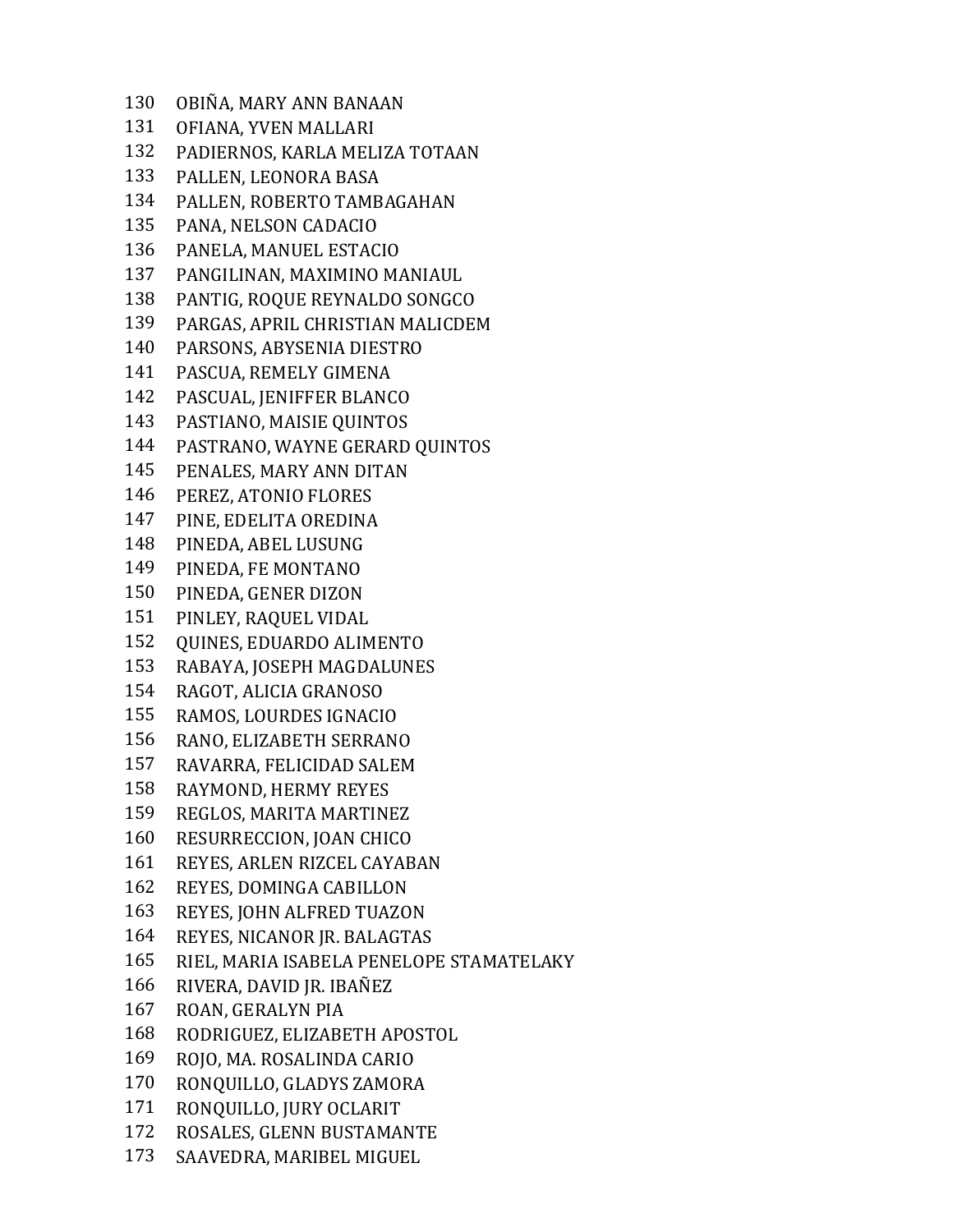SABATIN, AMELIA CORREA SABLAWAN, HERMINIA SALTING SACAPI, DANILO DAYRIT SALAMAT, CEFERINO GERONIMO SALAMAT, ROSALINDA ESTRADA SALAZAR, RIENZI NORBERTO GALLOFIN SALERA, SATURNINO COGEFAR JR ZAFRA SALVADOR, RODELIO DECENA SANAIE, MA. KATRINA DE RAMOS SANTIAGO, REYNA BELMES SANTOS, ANTHEA ABREA SANTOS, ARTUR BULOS SANTOS, DONATO OCAMPO SANTOS, JUNE CANLAS SANTOS, MARIA CHRISTINE TORRES SARMIENTO, ANGIE LACBAYEN SAULOG, ENGRACIA SAYOTO SAYLOR, MA. CRISTINA AZUCENA SEGOVIA, MARITESS MARIÑO SERDAN, MA. VICTORIA RECINTO SERDAN, RAMIL LAZO SERRANO, MICHAEL ROMERO SERUT, PERLA BERMUDEZ SIARON, ERNESTO RIAN SIARON, KATHRINA EVANGELLE BUSTAMANTE SIBUG, JEROLD PAUL IRINGAN SIBUG, JOSEPH RAFAEL IRINGAN SIBUG, ROLANDO DELO REYES SIBUG, VIRGINIA IRINGAN SICAT, ARTHUS TIANTES SMITH, LUDIVINA GANATE SONCIO, MICHELLE CALLADO SPARKS, RIZZA MAGLANGIT SPIRES, JEANETTE VALMORES ST LAWRENCE, SALVACION MINDORO SUITS, DULCE AMOR DUNGCA TABADAY, ERWIN BANDRIL TABISA, ANTONINO BILAS TACADENA, FEBES PIA ANUNCIACION TADEO, VIRGINIA QUIRAY TAGARO, ALEJANDRA BULAHAN TAGUD, RUPERTA GALLENERO TAN, CHRISTIAN LIM TAN, ELIZABETH YANA